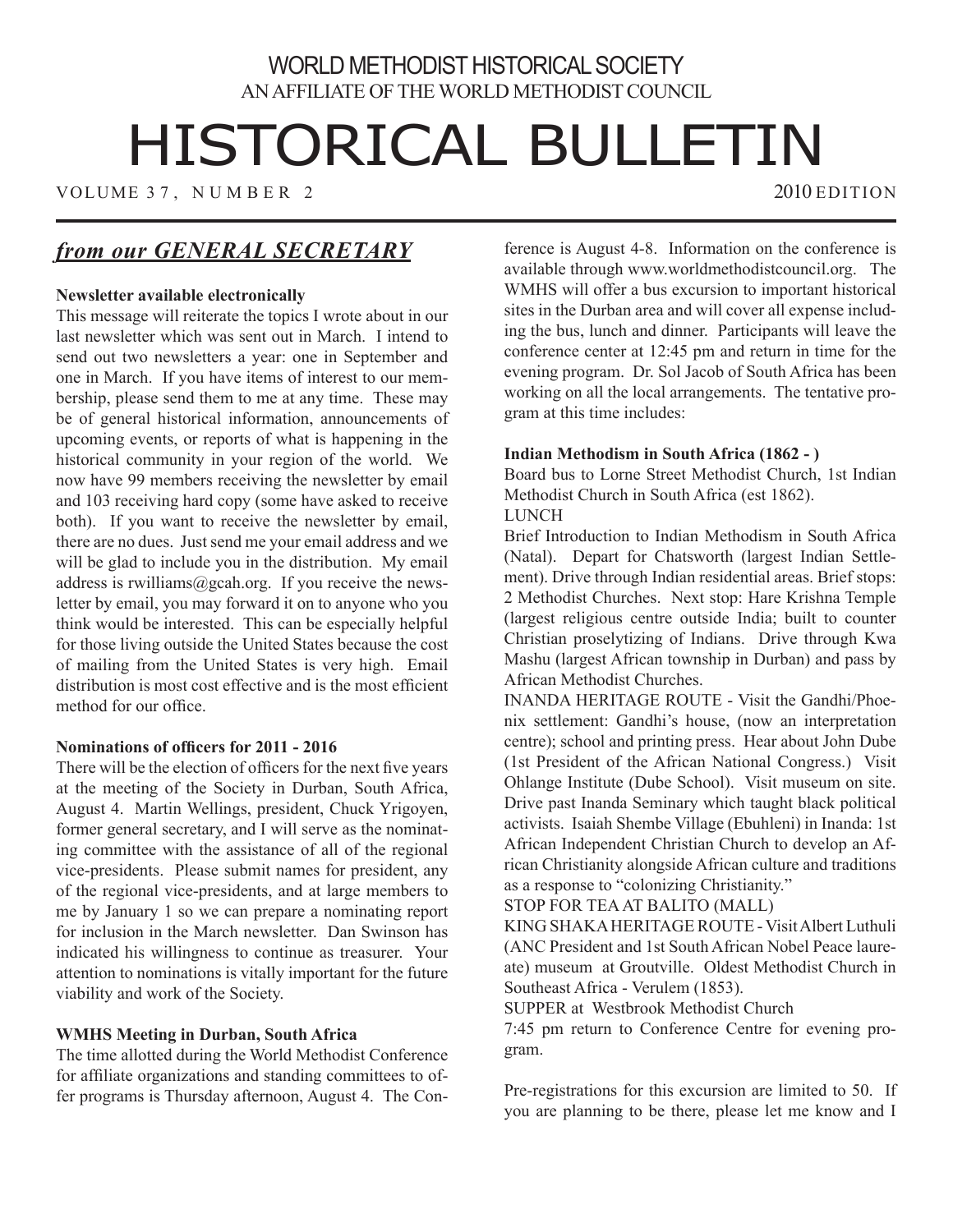will make sure that your name is on the list. I hope many of us will be able to gather for information, inspiration, and support as we work to strengthen the memory of the church for our Wesleyan heritage. It is a great work to which we have been called.

- Robert J. Williams

#### -WMHS-

#### **Treasurer's Report**

As of July 31, 2010, there was \$4551.04 in the checking account. As of December 31, 2009 there was \$20,839.10 in the United Methodist Development Fund. There was also \$3000 on deposit with the Methodist Church in South Africa for the expenses of the WMHS meeting next summer. Over the past twelve months, \$480 was paid in membership dues. The primary source of funds is \$2000 a year from the Ruck Endowment administered by the General Commission on Archives and History of The United Methodist Church.

#### -WMHS-

#### **Charles Wesley Society**

The 21st Annual Meeting of The Charles Wesley Society was held July 18-20, 2010 at Nazarene Theological College, Manchester, England. Various speakers, including Dr. Timothy Macquiban, Dr. Peter Forsaith, Dr. Gareth Lloyd, and Rev. Julie Lunn, addressed the conference theme: "Charles Wesley as Correspondent." Dr. Geordan Hammond also arranged for tours of various local sites of interest, including former Didsbury College and the Manchester Wesley Research Centre of Rylands Library. Next year, the Society will meet at Duke Divinity School, June 22-24, 2011. The annual gathering will include a special banquet honoring the late Dr. Frank Baker on the 50th anniversary of his becoming Editor-in-Chief of the Wesley Works Project and coming to Duke Divinity School. For more information, contact the CWS President, Dr. Paul W. Chilcote at pchilcot@ashland.edu.

-Paul Chilcote

-WMHS-

#### **JOHN LANGALIBALELE DUBE (1871-1946) AND THE OHLANGE SCHOOL**

John Dube, while not a Methodist pioneer, was an African nationalist, educationalist and politican. He was also an ordained minister in the Congregationalist (American Board) Church in South Africa. The school that he established, Ohlange School, is one of the places of interest that will be visited during the meetings of the World Methodist Historical Society when they meet in Durban next year.

Dube was born in the Inanda district of natal on February 22, 1871. His father, the Rev. James Dube, was a minor chief of the Ngcoto clan and one of the first ordained African ministers of the American Zulu Mission. John Dube was educated at Inanda school and then at the American Board Theological School (now Adams College) at Amanzimtoti, near Durban.

In 1877, he accompanied the Rev. W. Wilcox to America and attended Oberlin College, doing odd jobs to support himself. He returned to Natal (now part of KwaZulu-Natal) as a teacher. In 1894, he married Nokutela. At this time he worked as a teacher but also acted as a preacher and church planter. He returned to America to undergo theological training at Union Theological Seminary and was ordained as a Congregational minister in 1894.

Dube was influenced by what he learnt in America and Booker T. Washington became his "guiding star." When on February 22, 1912, he was elected the first President of the newly formed South African Native National Congress (now the African National Congress) he stated: "Booker Washington shall be my guiding star . . . . I have chosen this great man, firstly, because he is perhaps the most famous and best living example of Africa's sons; and secondly, because, like him, I too, have my heart centered mainly on the education of my race."

Education was to be Dube's abiding interest. In 1901, he was able to obtain 200 acres of land in the Inanda district and here he built Ohlange School. Eight years later he went to England to collect funds for the school. By this time there were a number of well educated African teachers in his school including his brother, Charles (BA), and Adelaide, Charles' wife (B Sc), both of whom had obtained their degrees at Wilberforce University in America. Dube wrote most persuasively asking for funds. In his book *The Zulu's appeal for light and England's duty* written in 1909 he said: "They, the Boers and the British took it from us, the land of my birth. That little spot of God's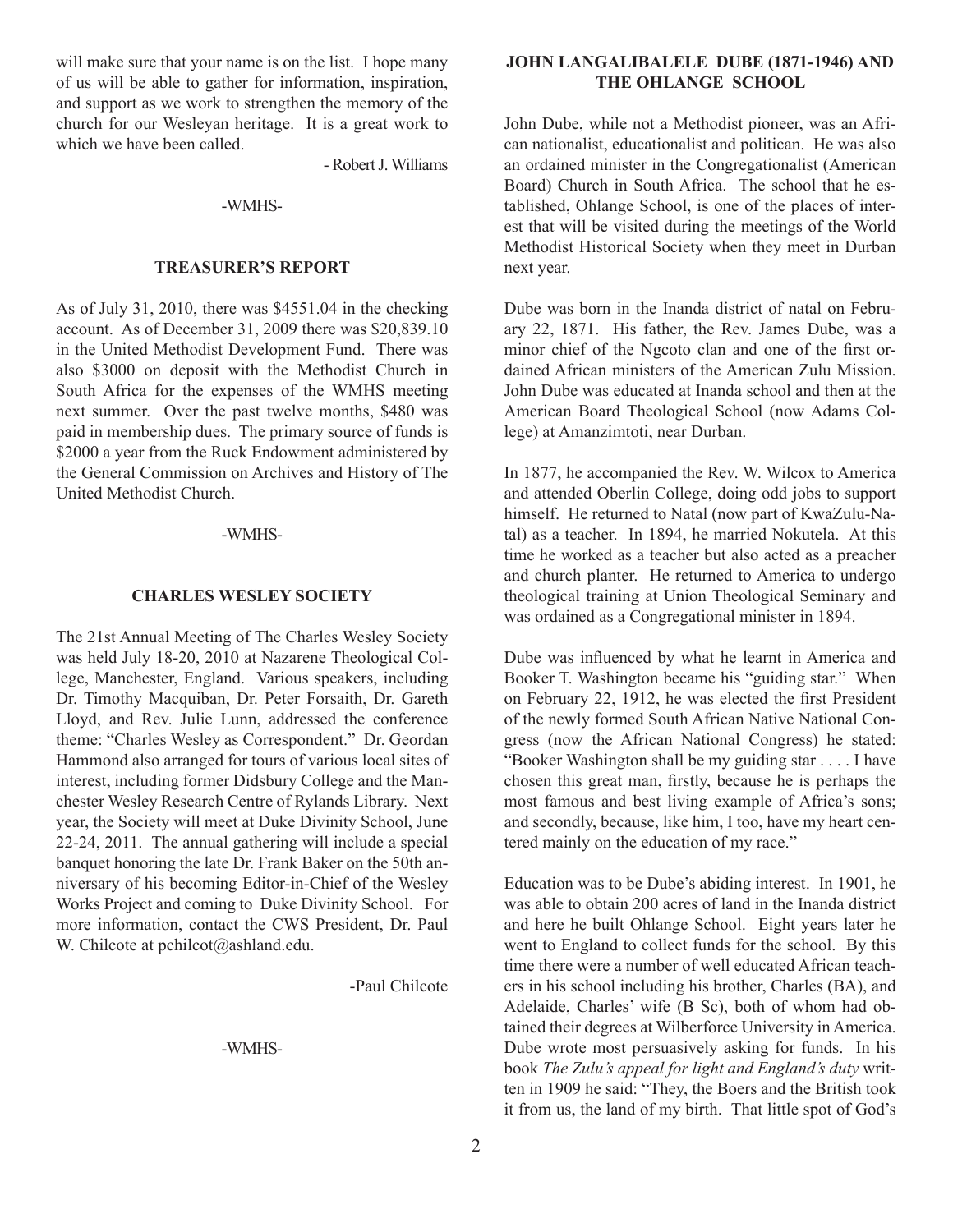earth which Providence had given us to be our own, our native land—the home of our fathers—they annexed to the British Empire." Now he wanted funds to build Ohlange School.

Dube also founded the Zulu newspaper *Ilanga lase Natal.* He increasingly took part in political affairs and founded the Natal Native Congress and in 1912 was invited to become the first president of what was later to become the African National Congress.

In 1917, he returned to Ohlange and worked tirelessly for the improvement of conditions for his people. He received an honorary doctorate from the University of South Africa in 1936. He died on February 11, 1946. The great Zulu poet, B. W. Vilikazi wrote that Dube was "a great, if not the greatest, black man of the missionary epoch in South Africa."

#### *References Cited*

Dube, J 1909 *The Zulu's Appeal for Light and England's Duty* Pamphlet np.

Davis, R 1975/6 "John Dube: A South Africa Exponent of Booker Washington" in *Journal for African Studies* (4).

Millard, J 1999 *Malihambe: Let the Word Spread* (Pretoria: Unisa Press).

Skots, T (ed) 1933 *The Africa Yearly Register: being an illustrated national biographical dictionary* (*Who's Who*) *of black folks in Africa* (Johannesburg: R. L. Esson).

-Joan Millard

#### -WMHS-

#### **OLD HAY BAY CHURCH: CANADA'S OLDEST METHODIST BUILDING**

In February, 1792, a subscription list was circulated in the newly settled area around the tiny township of Adolphustown in what is now Ontario. The twenty-two signers, pledged a total of £108 to erect a church or meetinghouse "for the more convenient assembling of ourselves together for social worship before the Lord."

These people were the "Loyalists" of the American Revolution who had moved north to receive free land grants from the English King for whom they had fought unsuccessfully. Bishop Asbury had sent Rev. William Losee as a missionary to begin a new work among them, and the consequent revival soon energized the building program.

The timber-framed church, 36' by 30' with galleries, was enlarged in 1834-1835 to its present size of 36' by 45' and still stands on the shore of Hay Bay, a tributary of the Bay of Quinte which flows into Lake Ontario and the St. Lawrence River. It is half-way between Toronto and **Montreal** 

A short distance to the west, an early meetinghouse of the Society of Friends (Quakers) appeared a few years later. Between the two, a Scottish family leased a house and set up a store in 1824. Their nine-year old son attended school in the area, later to become the first Prime Minister of the Dominion of Canada—Sir John A. Macdonald. Nearby is the site of Canada's first Camp Meeting, held there in 1805.

By 1860, the congregation decided to build a new sanctuary two miles further south, abandoning the old building which was sold to a farmer to store his grain and farm machinery. Several dreams of restoring it finally came to fruition in 1910, when the General Conference of the Methodist Church, meeting in Victoria, B.C., authorized its purchase and restoration as a heritage site. That same Conference also committed themselves to proceed to a union with the Presbyterian and Congregational churches, which led to the formation of The United Church of Canada in 1925; thus reaching forward to a new future, and back to a memorable past.

Since 1947, an annual pilgrimage service has been held on the fourth Sunday of August at 3 p.m. A cottage hosts volunteers who serve as interpreters to hundreds of summer tourists, visitors, and pilgrims from many parts of the world.

Old Hay Bay Church is the only Canadian site on the Register of Historic Sites of The United Methodist Church. A crowning honour came in 1999 when the Minister of Canadian Heritage, on recommendation of The Historic Sites and Monuments Board of Canada designated the church as a National Historic Site of Canada, also giving it access to many of the resources of Parks Canada.

For further information, our website is http://www.ruralroutes.com/288.html or Google: Old Hay Bay Church.

-Bill Lamb

-WMHS-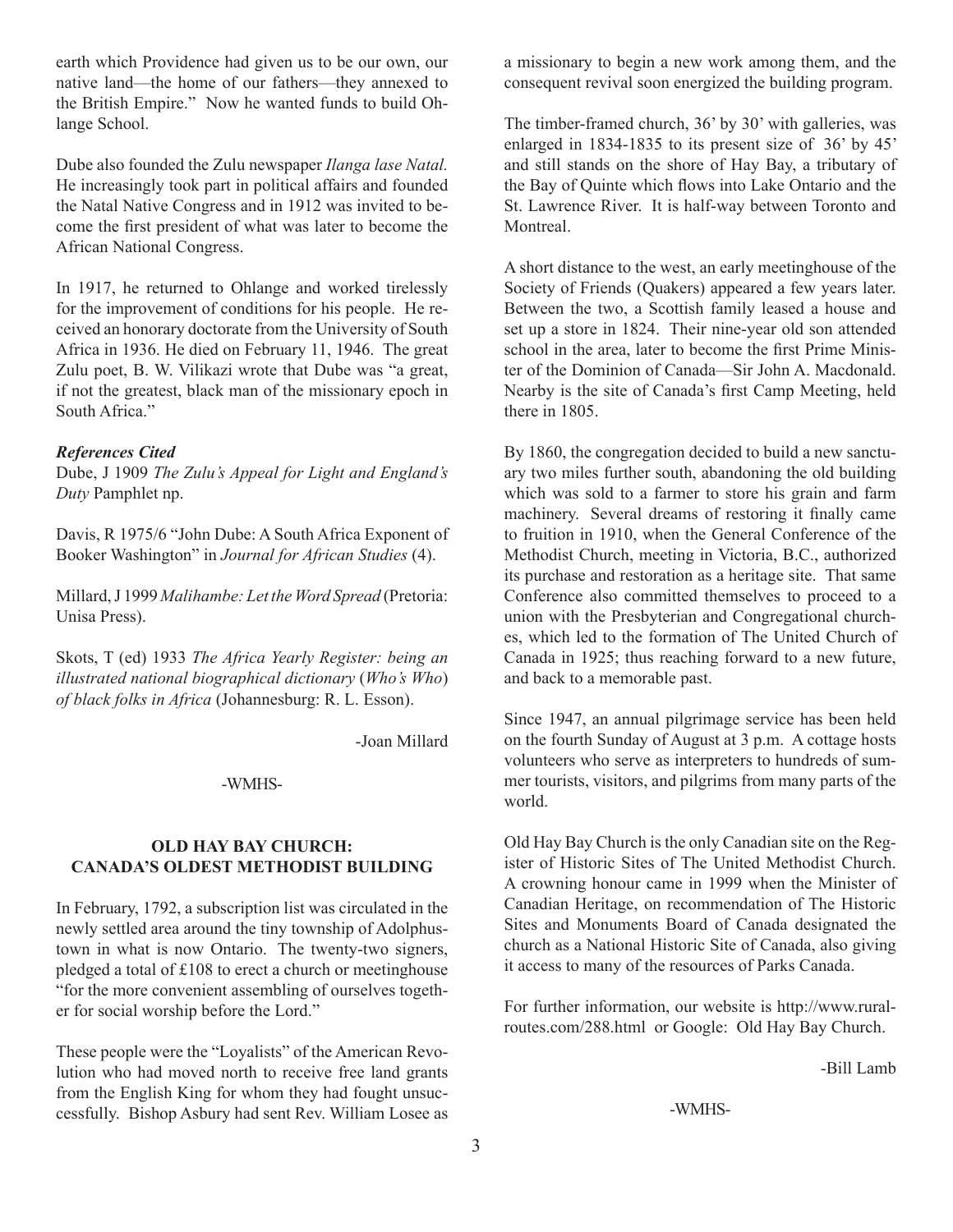#### **THE IRISH PALATINES**

*This article has come to the Bulletin by way of Tom and Gillian Kingston in Ireland. It first appeared in a newsletter in Ireland in January, 2010. Three hundred years ago, one hundred families from the Rhenish Palatinate settled in Ireland. Dudley Levistone Cooney writes of an eight day celebration of Palatine history.*

They came from the Rhenish Palatinate, where years of devastation by the invading armies of Louis XIV followed by a disastrously cold winter which froze the vines and destroyed their crops, had reduced them to starvation. They hoped to find a new life in the British colonies being developed in North America, but the colonies could not take all of those who arrived in England and Sir Joseph Addison suggested that some should be sent to Ireland. About one hundred families of these were settled in the middle of Co Limerick. That was in the closing months of 1709.

In September, 2009, some of their descendants came from other parts of Ireland, from the United Kingdom, from the United States, from Canada, from Australia and from New Zealand, together with five descendants of those who had stayed in the Palatinate. They joined those descendants and friends of the Irish Palatines who were still living in Limerick to celebrate the achievements of three centuries.

Saturday, September  $5<sup>th</sup>$ , was spent at a Symposium in the University of Limerick, where international scholars contributed papers on various aspects of the 1709 Migration.

On Sunday morning at the Irish Palatine Centre, Doris Spychalski of Assenheim unveiled a facsimile of a beam from the Rathaus in that town. On it are carved the names of some of the local people who joined the 1709 Migration. Morning worship in the Embury Heck Memorial Methodist Church at Ballingrane was led by the local minister, the Rev. Paul Kingston, after which the visitors were entertained to lunch by the local congregation.

In the afternoon, the President of the Wesley Historical Society in Ireland, the Rev. Dudley Levistone Cooney, unveiled a memorial stone on the site of the Methodist chapel at Killeheen, which had been founded by the first Irish Palatines. At the Rathkeale House Hotel he gave a lecture on Switzer's of Grafton Street, Dublin, the only business of international repute to have been founded by an Irish Palatine. In the evening Bernd Braun of Mannheim gave an organ recital in Christ Church (Presbyterian and Methodist) at Limerick. He was later to delight us with an impromptu recital in St. Mary's Cathedral in the same city.

On Monday, the party visited the Burren Heritage Centre at Kilfenora, the Cliffs of Moher and the Dolmen at Poulnabrone. Tuesday was spent in Tralee, Blennerville and the Dingle Peninsula, including a visit to Anascaul, the birthplace of Tom Crean, the only man to have served with both the Scott and the Shackleton expeditions to Antarctica. The climax of the day came at the Siamsa Tire Theatre in Tralee where the local company presented a splendid evening of music and dance "San Am Fadó," which can loosely be translated as "In Days of Old," based on the life of a Kerry farm a century ago.

Wednesday morning began with a coach tour of historic Limerick, and concluded with a brief commemoration near the quay from which Philip Embury, Barbara Heck and forty Irish Palatines emigrated to New York in 1760. Some of them founded the Methodist Churches in the United States and Canada. In 1959, the then President of the Wesley Historical Society, the Rev. R. Lee Cole conducted a similar ceremony in the course of which two commemorative wreaths were thrown onto the Shannon. This year's commemoration was led by his successor in office, and forty rosebuds were thrown onto the river. The afternoon and evening were spent at Bunratty touring the folk park and castle and sharing in a medieval banquet.

The visitors were taken on Thursday to Killarney to be given a boat trip on the Lakes and to enjoy some of the spectacular scenery in the neighbourhood. On Friday, they toured the prehistoric site of Lough Gur, and the East Limerick Palatine settlements at Barryorgan, Ballyriggan and Glenosheen. Most of Saturday, September 12<sup>th</sup>, was spent in the vicinity of Rathkeale, when interest centred on the Southwell Estate. They attended Sunday morning worship in the Church of Ireland at Rathkeale and Adare was visited in the afternoon.

After eight crowded and delightful days the visitors went their several ways home.

<sup>-</sup>WMHS-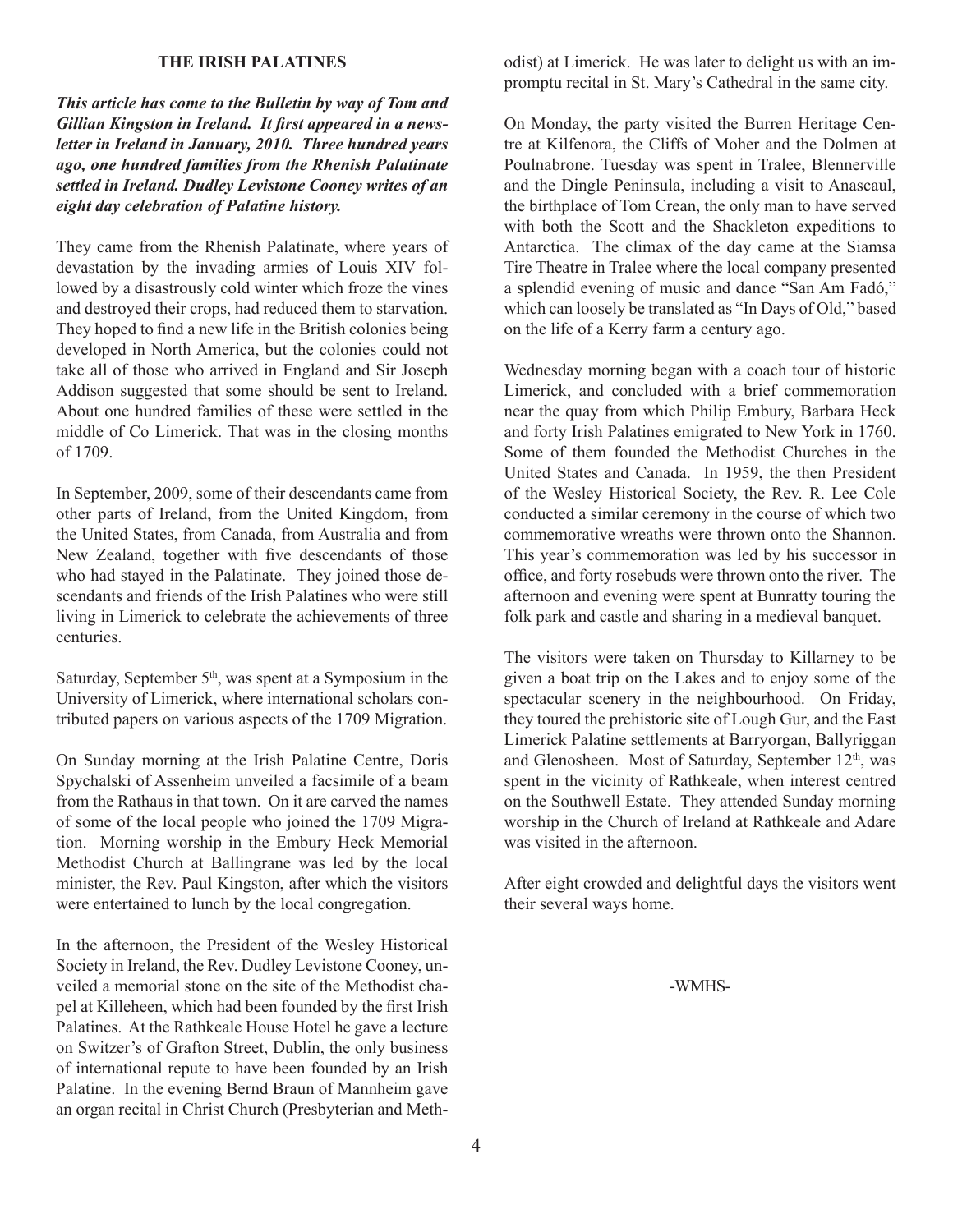#### **EARLIEST AUSTRALIAN METHODIST HISTORY REFLECTED IN AN OLD BOOK (Thomas Coke's Commentary on the Bible, Volume 2, 1801)**

This volume was discovered in the former Nowra Methodist parsonage on the New South Wales south coast some years ago, and now forms part of the World Methodist Historical Society collection in the Eunice Hunter Library. Documents found with this commentary dated June, 1881, link the volume to a John Lees Flack, son of John Flack of Mudgee, and to a later photograph (c1960) inscribed "Rev. John Knox—related to Flack family." Other than this reference to the Flack family, there was no direct evidence of any link between the volume itself and Mudgee, and no clear link to Nowra. The Rev. John Knox referred to above has not been traced to date.

An early broad hypothesis was that the volume came into the hands of Rev. Samuel C. Roberts during his term in the Shoalhaven (Nowra) Circuit (1917-1920) prior to his transfer to the Penrith Circuit in 1921. In that year Samuel Roberts published a biography of the converted Methodist pioneer of Castlereagh under the title "John Lees—the Story of a Remarkable Life." A second hypothesis was that the volume was brought from Mudgee to Nowra and left there by Rev. William H. George, the only Methodist minister to have served at Mudgee after 1881 and also at Nowra prior to Rev. Samuel Roberts' 1917-1920 term. Neither of these hypotheses however accounted for the c1960 photograph. Very recent research has now provided a probable answer to the latter difficulty, but leaves ultimately unresolved the questions of how and when this historic volume came to the Nowra parsonage.

Among a party of twelve men (later known as "the twelve apostles") recruited in England in 1928 for Methodist home mission service in New South Wales by Rev. David C. Hughes was a lay preacher named David McLoughlin. On arrival he was appointed as Home Missionary in the Penrith Circuit in 1928/29. Here he met and later married Mavis Rachel Gibson, a descendant of John Lees, the Methodist pioneer of Castlereagh, which is in the Penrith circuit. Following his ordination, Rev. David and Mrs. Mavis McLoughlin ministered in various circuits in New South Wales, significantly including a three-year term in the Mudgee circuit over the years 1960-1963. Rev. David and Mrs. McLoughlin later resided at Faulconbridge in the Blue Mountains, where Mrs. McLoughlin died in 1971.

The present hypotheses concerning the *Coke Commentary*

are that the volume was among a large shipment of books imported into the Colony by the Senior Colonial Chaplain Rev. Samuel Marsden in 1813, and inspected by Edward Eagar in the course of a recorded visit to Marsden at that time. The volume came into Edward Eagar's possession shortly afterwards and prior to his later falling out with Marsden. It was then given to John Lees, Sr., by Eagar at the time of his return to England in 1821, perhaps as a memento of Eagar's involvement in Lees' conversion experience in 1812/13. The volume was then handed down to John Lees, Jr., and generations of his descendants, some at least of whom must have been aware of the commentary being at Nowra, including Mrs Mavis McLoughlin, nee Gibson, wife of Rev. David McLoughlin.

The particular historical significance of this volume is thus in its associations and earliest ownership. Thomas Coke was John Wesley's close colleague and was ordained by him as the first Bishop of American Methodism. He was the founding father of Methodist overseas missions prior to his death en route to India in 1805. More significant still are the faded signatures on the front page, being those of Edward Eagar and of John Lees, Jr., the latter dated June 29, 1840. These signatures together provide some additional evidence for the provenance of this unique volume. They also provide additional information concerning the earliest Wesleyan outreaches in the Colony of New Wales, dating from the second half of 1811.

Edward Eagar (1787-1866) was a lawyer convicted of uttering a forged bill in Ireland in 1809 and sentenced to death. He was converted to Christ in the death cell on August 8, 1809, and his sentence was subsequently commuted to transportation for life. Arriving in Sydney in July, 1811, he received his "ticket of leave" within a few days of arrival and outside the policy set down by Governor Macquarie himself. He proceeded to Colonial Chaplain Rev. Robert Cartwright at Windsor where he was employed to teach the Cartwright children. Following the distinctive Wesleyan model, he soon commenced itinerant preaching throughout the district, and formed the first Wesleyan class at Windsor towards the end of 1811 or (at the latest) very early in 1812. It is probable from the limited available evidence that Eagar's Windsor class was the first Wesleyan class meeting established in the Colony.

If Methodism is marked by its two distinctive features of both itinerant preaching and class meetings, it can thus clearly be argued that the approaching bicentennial of Methodism in Australia should be celebrated in 2011 in commemoration of Edward Eagar's pioneer itinerant preaching and class meeting initiatives in the Windsor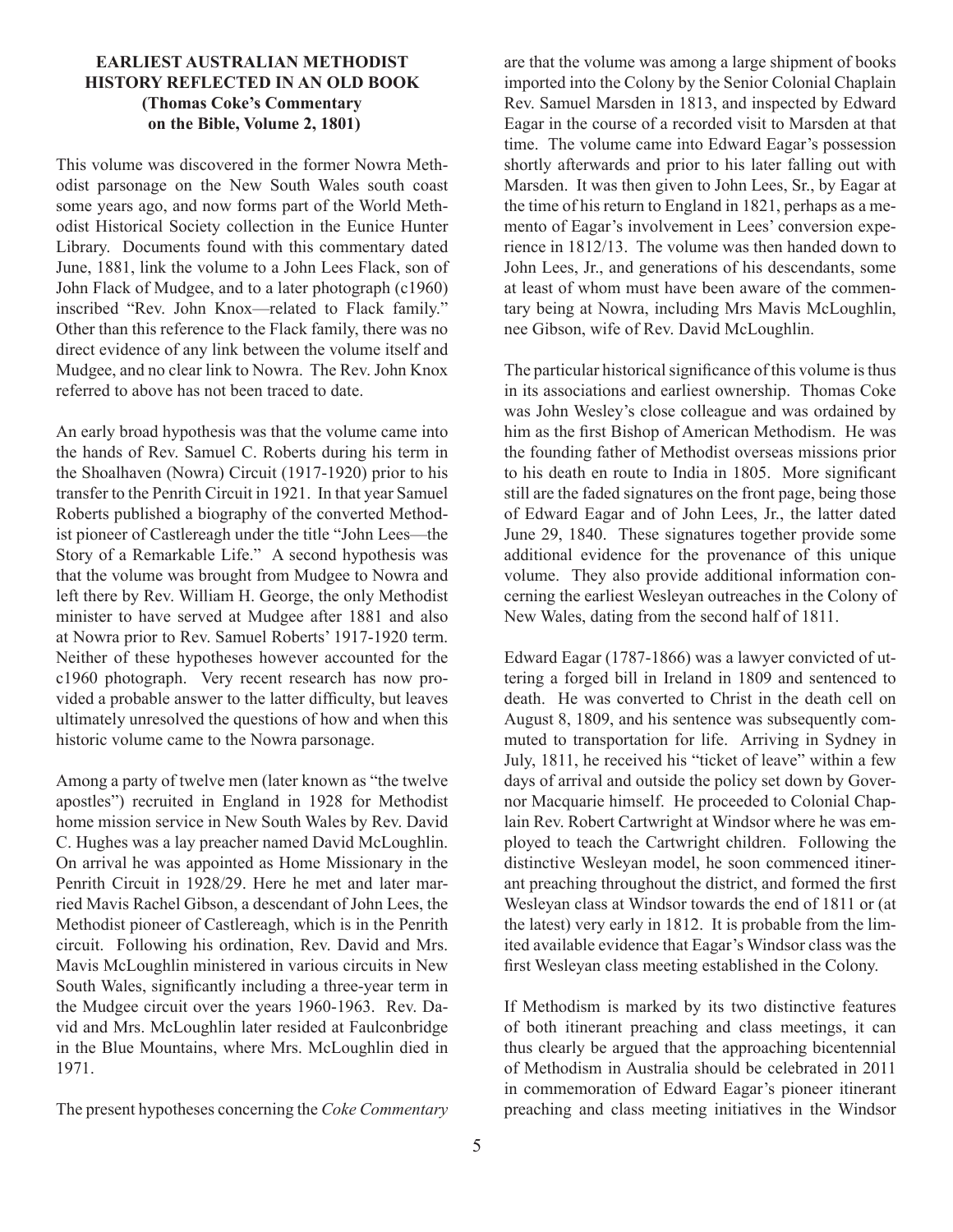area, and not in 2012 to mark the commencement of the class established at The Rocks early in that year by the recently arrived Wesleyan schoolmaster Thomas Bowden.

John Lees, Sr. (1770/1-1836) had been a soldier in the NSW "Rum Corps" and a drunkard following his arrival in the Colony in 1797. Retiring from the military, he chose to remain in the Colony, receiving a grant of land near the Nepean at Castlereagh. Here he and his wife Mary settled, and raised a large family including John Lees, Jr.

There are two accounts of the conversion of John Lees, Sr. during the period of Edward Eagar's employment and residence in the home of Rev. Robert Cartwright at Windsor, and later records point to the direct involvement of Edward Eagar in that event, which appears to have occurred during 1812 or early 1813. At some time during this period, it is said that John Lees, Sr. stepped out one night for a log of wood and accidentally grabbed a snake, which bit him on the wrist. Whether this in fact occurred or whether (as another story has it) he was suffering from an alcoholic delirium is unknown. Whatever the facts however, he hastened to Windsor for medical help. Collapsing at Rev. Cartwright's home, he received medical aid and these circumstances led directly to his conversion to Christ.

The identification of old John Lees with Methodism from this point, as revealed in his first encounter with Rev. Samuel Leigh some three years later, and recorded by Leigh himself, clearly points to the involvement of the pioneer preacher, class leader and teacher Edward Eagar in the circumstances of John Lees' conversion. (Samuel Leigh himself records his meeting with old John Lees on his first itinerary to the Windsor area believed to have occurred late in 1815, when Lees told him of having "prayed for a [Wesleyan] Missionary for three years," without knowing that Leigh had in fact arrived in the Colony. This meeting led to the gift of an acre of land by John Lees, Sr. and the erection of the historic Castlereagh Wesleyan Chapel in 1817.)

The signatures in the Coke volume thus demonstrate and confirm a clear link between Edward Eagar and the Lees family, in all probability dating from old John Lees' conversion in 1812 or 1813, and pre-dating the arrival of Rev. Samuel Leigh in the Colony by some three years.

Receiving a conditional pardon from Governor Lachlan Macquarie in 1813, Eagar moved to Sydney to return to the legal profession. Rev. Samuel Leigh, arriving as the pioneer Wesleyan missionary in 1815, spent his first night in Edward Eagar's house. The next day, Eagar accompanied him to his historic meeting with Governor Macquarie, and was Leigh's guide and mentor through the missionary's first days in a strange land. Eagar maintained his Christian witness at all times and was one of the four signatories to the March, 1816, address to the General Committee of the British Wesleyan Conference setting out the opportunities in the Colony. He was also well-known to Rev. Walter Lawry, who followed Samuel Leigh as the second Wesleyan missionary to the Colony in 1818.

As an emancipated convict, Edward Eagar had become something of a protegé of Governor Lachlan Macquarie in pursuit of the latter's social reform goals in this area. This was to lead directly to a confrontation between the Governor and Judge Jeffery Bent, one of the circumstances which would ultimately lead to Macquarie being replaced as Governor and recalled to England.

Prior to Macquarie's recall, Edward Eagar and another emancipated convict, Dr. William Redfern, left the Colony on October 25, 1821, with the task of conveying the emancipists' petition to the Home Government and carrying letters of introduction and support from Governor Lachlan Macquarie personally. The costs of hiring the ship which carried Edward Eagar and William Redfern on this mission to England were met by Eagar himself.

The emancipists' petition sought relief from all impediments and full restoration of rights to emancipated convicts in the Colony, and was personally presented by Eagar on arrival in England. Edward Eagar remained in England, and was one of the few to maintain contact with his former patron Lachlan Macquarie following the latter's return to England and subsequent death as a broken and disillusioned man.

Persistently continuing to advocate the reforms sought by Macquarie, the pioneer New South Wales Methodist itinerant preacher and class leader Edward Eagar lived to see enabling legislation in this area passed by the British Parliament on July 1, 1842, the removal of all civil disabilities from former convicts, and the end of convict transportation to Australia.

-Daryl Lightfoot and Sue Pacey

-WMHS-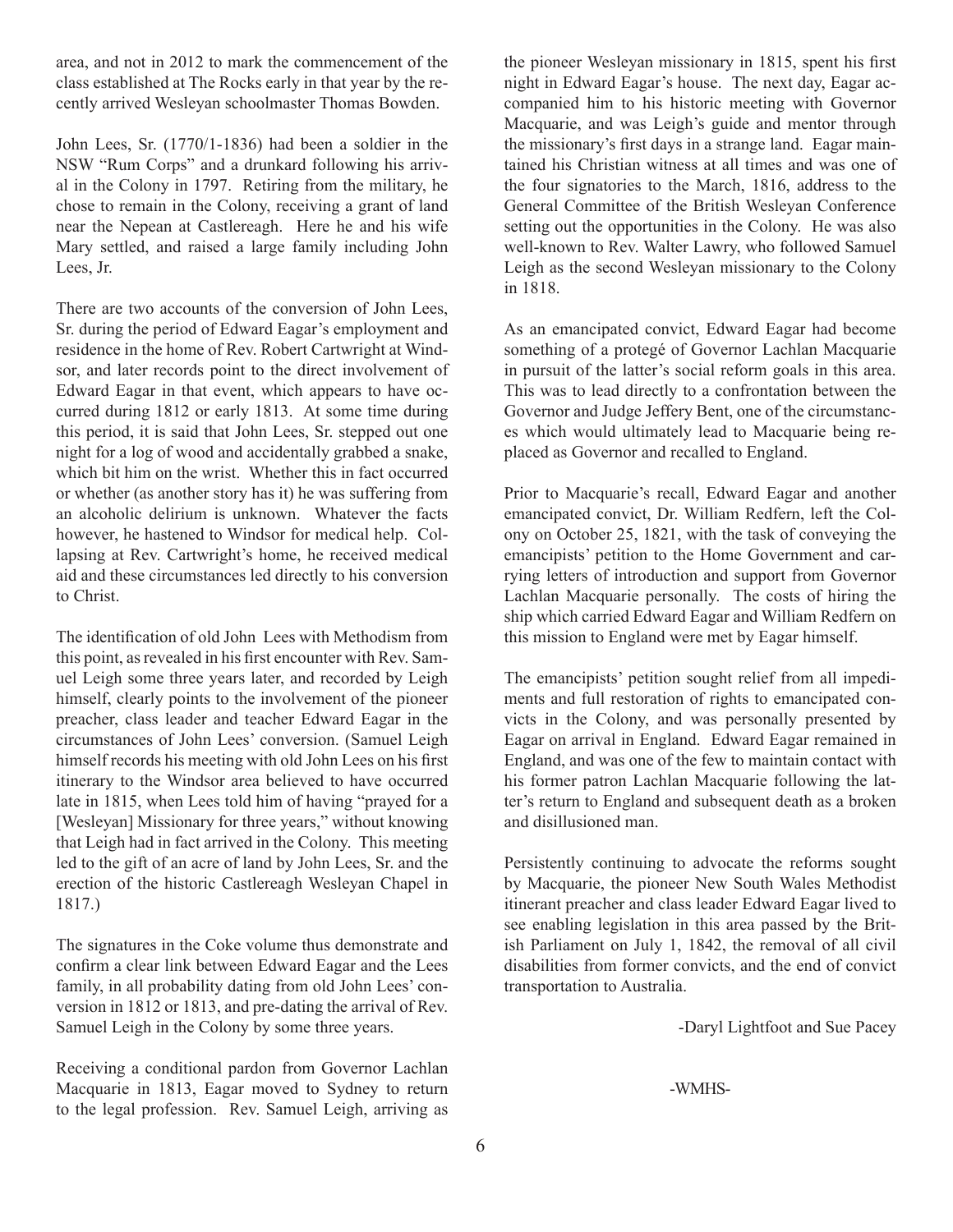#### **European Methodist Historical Commission holds Conference in Budapest**

"Profound scholarship and powerful stories," was the apt summary voiced by the Rev. Dr. Robert Williams, General Secretary of the General Commission on Archives and History of The United Methodist Church (UMC), at the end of a six-day conference on "Methodism in Europe After World War II until 1965." This fifth conference of the European Historical Commission of The UMC, together with the European Section of the World Methodist Historical Society (WMHS), gathered Methodist historians from the Baltic to Bulgaria to learn about the experience of Methodists across Europe, principally in the two decades after 1945.

The conference took place in Budapest, and was hosted by the local Methodist church in Obuda. Speakers were drawn from Germany, Austria, the former Yugoslavia, Denmark, Norway, Hungary, Bulgaria and the Czech Republic, with additional representatives from the United States, Mozambique, Sweden and Estonia.

Johnston McMaster, from the Irish School of Ecumenics, gave an overview of "Reconciliation in Ireland and Europe after 1945," and Martin Wellings, President of the WMHS, described the history of Methodism in Great Britain since 1945 under the title "And are we yet alive?" The British and Irish representatives, however, acknowledged that their history in the second half of the twentieth century had been significantly different from that of much of the European mainland, where the devastation of the World War was followed for many countries by a brief flowering of democracy, decades of totalitarian repression and then an adjustment to new freedoms, opportunities and challenges after the dismantling of the Soviet empire.

Many participants brought objects symbolising their country's and church's experience in the post-war years. Some crossed boundaries of language and ethnicity, like the Danish coffee cup representing both the coffee substitute widely consumed in the austere 1940s and the ubiquity of this "third sacrament of the Methodist Church." Other symbols bore witness to the grim realities of Europe after 1945: records of refugees and displaced persons, the certificate of confiscation of the Methodist church in central Budapest, and three note books from Estonia, containing a handwritten transcript and translation of a book by E. Stanley Jones, dating from a time when it was impossible to publish, purchase or import Christian books.

The conference was framed by worship, with a Communion Service at the beginning and a Covenant Service at the end, led respectively by Bishop Patrick Streiff and Bishop Rosemarie Wenner. The language of worship, like the presentations, alternated between German and English, with simultaneous translation. A selection of songs in many languages, including "O for a thousand tongues to sing" in Hungarian, accompanied the worship, drawn from *Singing Grace* (*Von der Gnade singen*), the new European Methodist songbook.

Each morning began with prayers, led by the Revd Graham Kent, who used evocative images from the British Methodist Church Collection of Modern and Contemporary Art to illuminate the Scriptures and to reflect on the day's theme. Throughout the conference there was a powerful atmosphere of fellowship and prayer, and this was enhanced by the generous hospitality of the local church. It was very fitting that members of the local congregation joined conference participants for the closing Covenant Service, and that Superintendent István Csernák shared leadership of worship with Bishop Wenner.

We left Budapest with a deep sense of gratitude to our hosts and to the organizers of the conference, Prof. Dr. Ulrike Schuler and Dr. Judit Lakatos. As well as the service to scholarship, the conference did much to strengthen ties of friendship and fellowship across national and linguistic boundaries. In this way it was an inspiration, and a practical example of Methodist connexionalism at its best.

-Martin Wellings

#### -WMHS-

#### **BARREN RIDGES, GOVERNOR LACHLAN MACQUARIE AND THE UNITING CHURCH IN AUSTRALIA**

Within the space of a generation following the inauguration of the Uniting Church in Australia in 1977, there has been a clear loss of the sense of heritage and of the history of the antecedent denominations of the Uniting Church within that Church. The Methodist Church of Australasia entered the Uniting Church as a whole, whereas many congregations of the Presbyterian and Congregational Churches continued under their own forms of polity, governance and other distinctives.

This total absorption of the Methodist Church into the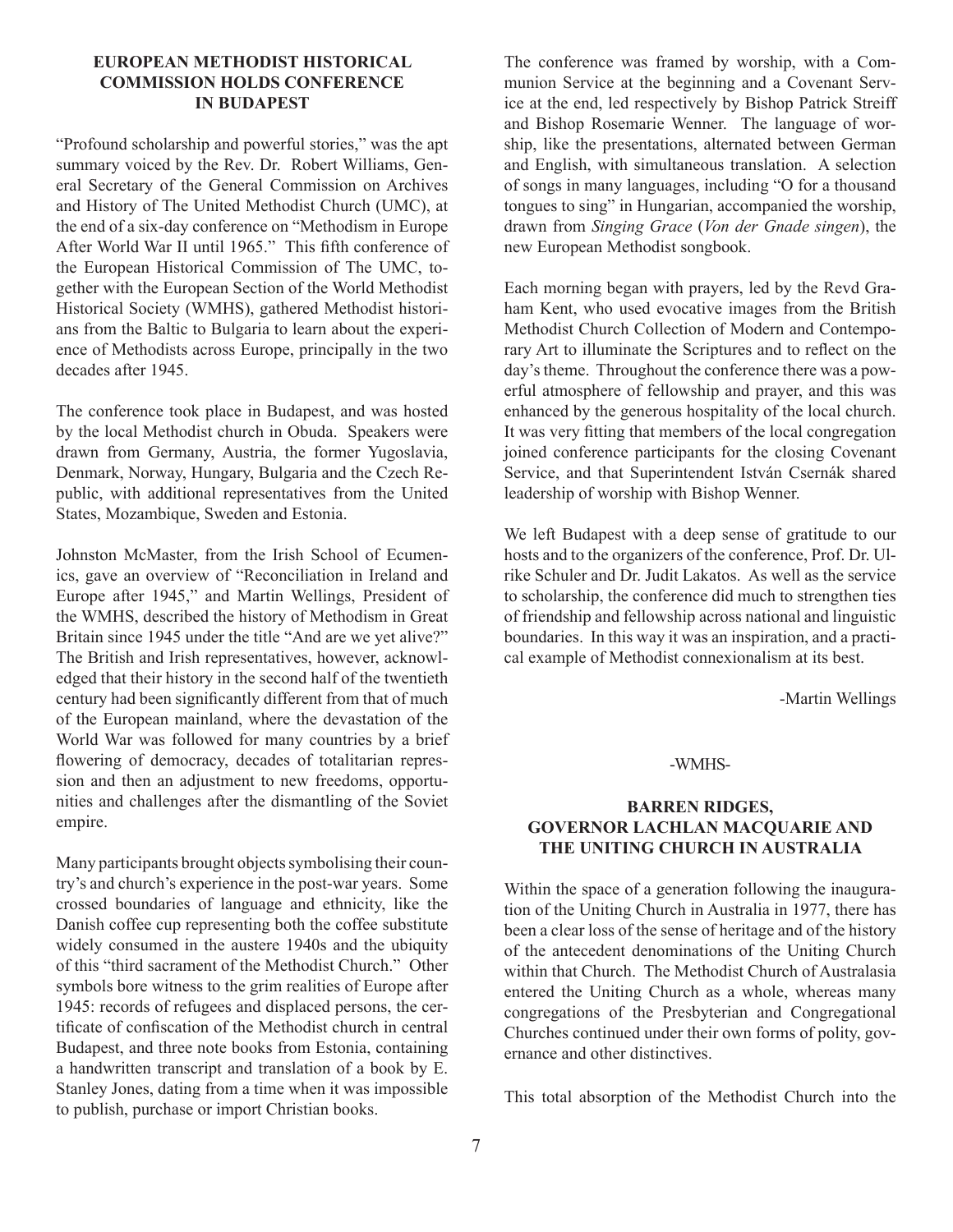Uniting Church (in contrast to the latter denominations) has created both a need and a special challenge to ensure the preservation of those distinctives which constitute the heritage of Methodism in this "great south land of the Holy Spirit." This applies both within the life of the Uniting Church and in the wider community, which continues to benefit from the labors of those pioneer Wesleyan, Primitive and United Free Methodist, Bible Christian, and Calvinistic Methodist laymen and women and the clergy (who in most cases followed them) into the vast sparsely populated areas of Australia carrying the good news of a full and present salvation through the prevenient grace of God to all who would listen and respond.

 To some this loss of Methodist identity and heritage may seem desirable and even necessary in the new denomination which has thus emerged over the past 33 years, as evidenced by recent attempts to re-write the history of the antecedent denominations of the Uniting Church which has emerged in the process of the re-writing of the Preamble to the Constitution of the Uniting Church in Australia. Against such views stands a growing sense of national identity and heritage which we Australians celebrate in this year, the Bi-centenary celebration of the appointment of Lachlan Macquarie as Governor of the Colony of New South Wales.

Indeed the story of Methodism in and around Epping, home of our WMHS resource centre in Australia, effectively begins with the foresight and action of Governor Macquarie in identifying land in "the Pennant Hills" area in the then Field of Mars Common as suitable for the purposes of a convict timber establishment, and in reserving timber rights in various grants in the area to the Crown. These lands included the site of the Barren Ridges convict establishment and a chapel erected on that site in 1820 by voluntary convict labor.

This chapel is appropriately recognized as the second "union church" in the Colony after the Ebenezer Chapel, erected in 1809 by early free immigrants and a number of refugee missionaries of the London Missionary Society who fled to the Colony in the face of hostility and threats from some of those to whom they had sought to minister. Here at Barren Ridges, laymen, together with the second Wesleyan missionary to the Colony, Rev. Walter Lawry and later Wesleyan missionaries, ministered from the time of the Chapel's erection until the closure of the convict establishment in 1831 and the progressive transfer of Wesleyan witness and worship to "One Tree Hill" (Dundas) from 1825.

Almost a century after Governor Macquarie's arrival, Barren Ridges became the site of the Oxford Street Methodist (now Uniting) Church, built over the original kitchen of the Barren Ridges convict establishment and marked by a plaque in the sanctuary of the church. The Barren Ridges site is also the location of the first recorded industrial dispute in Australian history, and thus symbolic of the social justice agenda of the Uniting Church in this generation.

Some few miles away at Parramatta, the first Wesleyan missionaries to the Colony Rev. Samuel Leigh and Rev. Walter Lawry had been confronted soon after their arrivals with the plight of the indigenous population ("the first peoples"). Rev. Walter Lawry in particular dissociated himself from the policy of forcibly removing indigenous children, and faithfully proclaimed the resurrection as the hope of all believers, including the first peoples who had asserted that "when black man die, never no more, never no more."

Rev. Walter Lawry was also the forerunner of generations of Methodist missionaries to the Pacific Islands, ministers, home missionaries, and lay-people with specific associations with Epping Methodism who served the wider church in their generations with both dedication and distinction. In the mid-twentieth century, the Oxford Street Church in fact became known as "the Presidents' Church" in recognition of the number of ministers associated with the Epping Church and Circuit who achieved the distinction of serving the Methodist Church in this State as President of the Conference.

The Eunice Hunter Library and WMHS Resource Centre is today located in the ancillary buildings of the former Oxford Street Methodist Church on the historic Barren Ridges convict establishment site, pending promised re-location to another Uniting Church site some 200 meters away. Here the congregations of the former Oxford Street Methodist Church and the former Chester Street Congregational Church have recently combined to establish a new Uniting Church witness in Epping, and essential renovations and redevelopment of the Chester Street property to accommodate all the varied projects and activities of the two congregations will proceed over coming months.

The rich heritage of Australian Methodism and of the wider church outlined above and specifically associated with the Barren Ridges (Oxford Street Methodist) site and church has been the subject of extensive research over the past two years by members of the Oxford Street congregation and others associated with the Eunice Hunter Library and WMHS resource centre. This research is now being drawn together in a formal history to be published later this year under the title "No Longer Barren."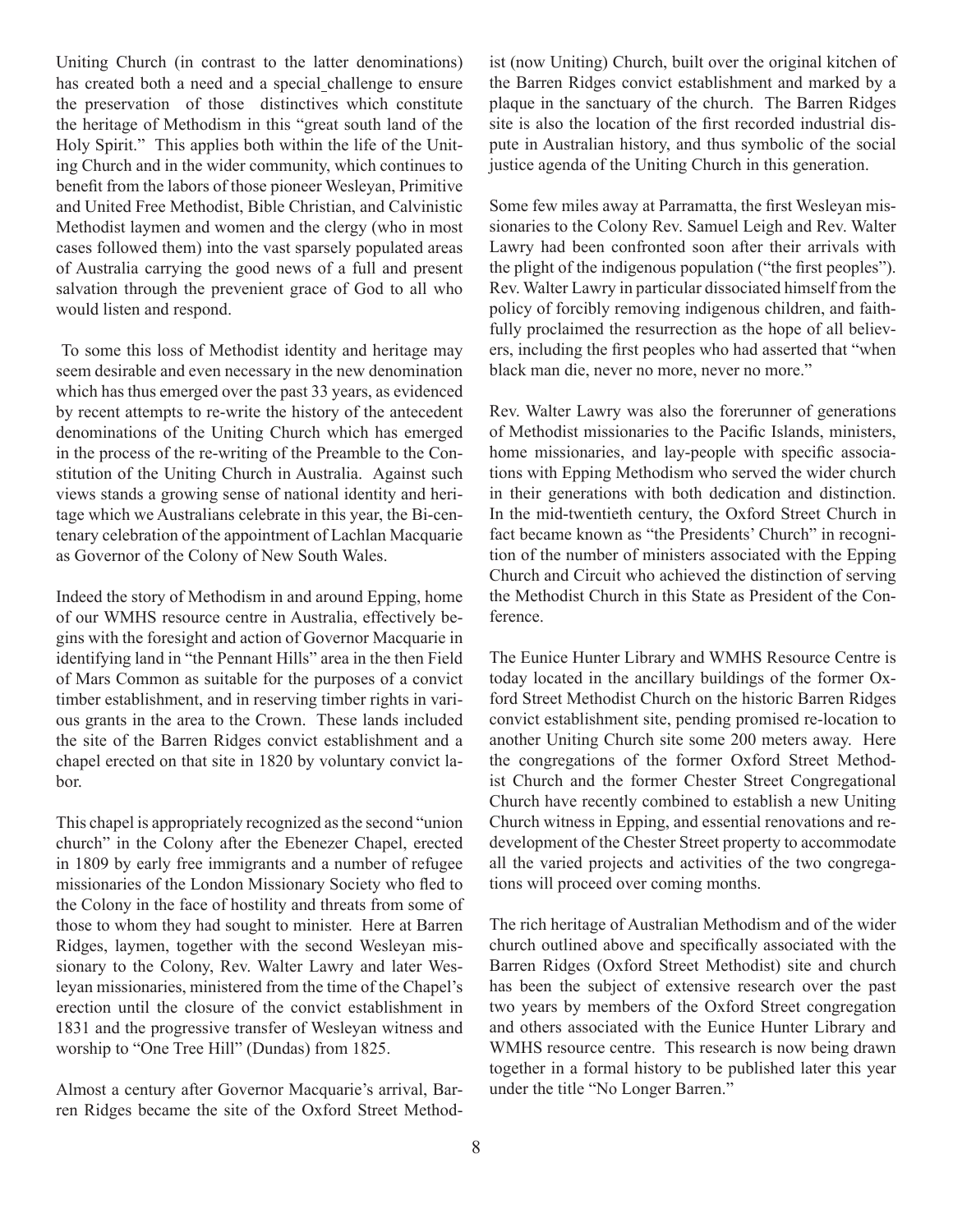Given the specific links between Governor Lachlan Macquarie and the earliest Methodist outreach on the Barren Ridges site, this history has been formally recognized and endorsed by the NSW Department of Premier and Cabinet as a 2010 Macquarie Bi-centennial Commemoration Project under the official State arrangements for this commemoration. We acknowledge this official recognition of the heritage significance of the Oxford Street site and the history of the Methodist (now Uniting) Church standing on that site to the social history of the State, and indeed the nation as a whole.

In an effort to retain the Oxford Street site, with its unique historical associations and surviving convict relics beneath the sanctuary, for use in the ongoing outreach of the Uniting Church, an application has now been made by a member of a former Methodist minister and missionary's family for the preservation of this historic church and for its inclusion on the NSW State Heritage Register.

Members of the former Oxford Street congregation, and of other congregations and Churches who share their Methodist heritage, therefore now look to the Uniting Church in Australia to also acknowledge its own heritage and its historic associations with the Oxford Street site by taking all necessary steps to retain and appropriately develop the site to the glory of God and for its ongoing use in witness to our only Lord and Savior, Jesus Christ.

Given the national and international Methodist associations of this historic church and site, perhaps members of both the WMHS and the World Methodist Council might care to raise their voices in support of those deeply concerned for this part of our Methodist heritage.

-Daryl Lightfoot and Sue Pacey

#### -WMHS-

#### **Australasian Centre for Wesleyan Research (ACWR)**

This newly formed organization continues to grow. Their second annual conference was held August 20-21, 2010. A workshop on the history of Methodism in Australia will be held at Wesley College, University of Sydney, on Friday, December 2, 2010. This is the first of a series of workshops which aim to produce a collaborative history of Methodism in Australia in time for the bicentenary of the arrival of the Rev. Samuel Leigh in Sydney in 1815. For more

information, or to offer a paper or financial or other assistance, please contact the Sydney workshop organizer Dr. Troy Duncan: Troy.Duncan@newcastle.edu.au. For further information on ACWR contact the secretary, Dr. Glen O'Brien: glenaobrien@gmail.com.

-Dr. Richard Waugh

#### **Bicentenary of Christianity in New Zealand**

Comprehensive planning is now underway to commemorate the 200th anniversary of the first proclamation of the Gospel in New Zealand by CMS missionary, Rev. Samuel Marsden, in the Bay of Islands (North Island) on Christmas Day, 1814. Many churches are expressing interest in being involved in a range of events throughout 2014. Associated with Marsden is Wesleyan Samuel Leigh, who visited New Zealand in 1819 and was responsible for the establishment of the Wesleyan Mission in 1822.

-Dr. Richard Waugh

#### **The Stream Theological Conference**

The annual Stream conference ("Celebrating the Wesleyan Theological Stream") was held in Auckland, August 5-8, 2010, and featured Dr. Chris Bounds from Indiana Wesleyan University and Dr. Glen O'Brien from the Sydney College of Divinity. Over 100 participants, including Methodist, Nazarene, Salvation Army and Wesleyan Methodist, attended with a range of papers including O'Brien's history paper, "Methodism in the South Pacific and Wesleyan-Holiness resurgence." One innovation was a young people's night with the professors sharing about history and theology and answering questions about the Wesleyan/Methodist tradition. About 110 young people attended from several cultural groups and were surprisingly attentive as Dr. Bounds and Dr. O'Brien demonstrated the robustness of the Wesleyan theological worldview.

-Dr. Richard Waugh

-WMHS-